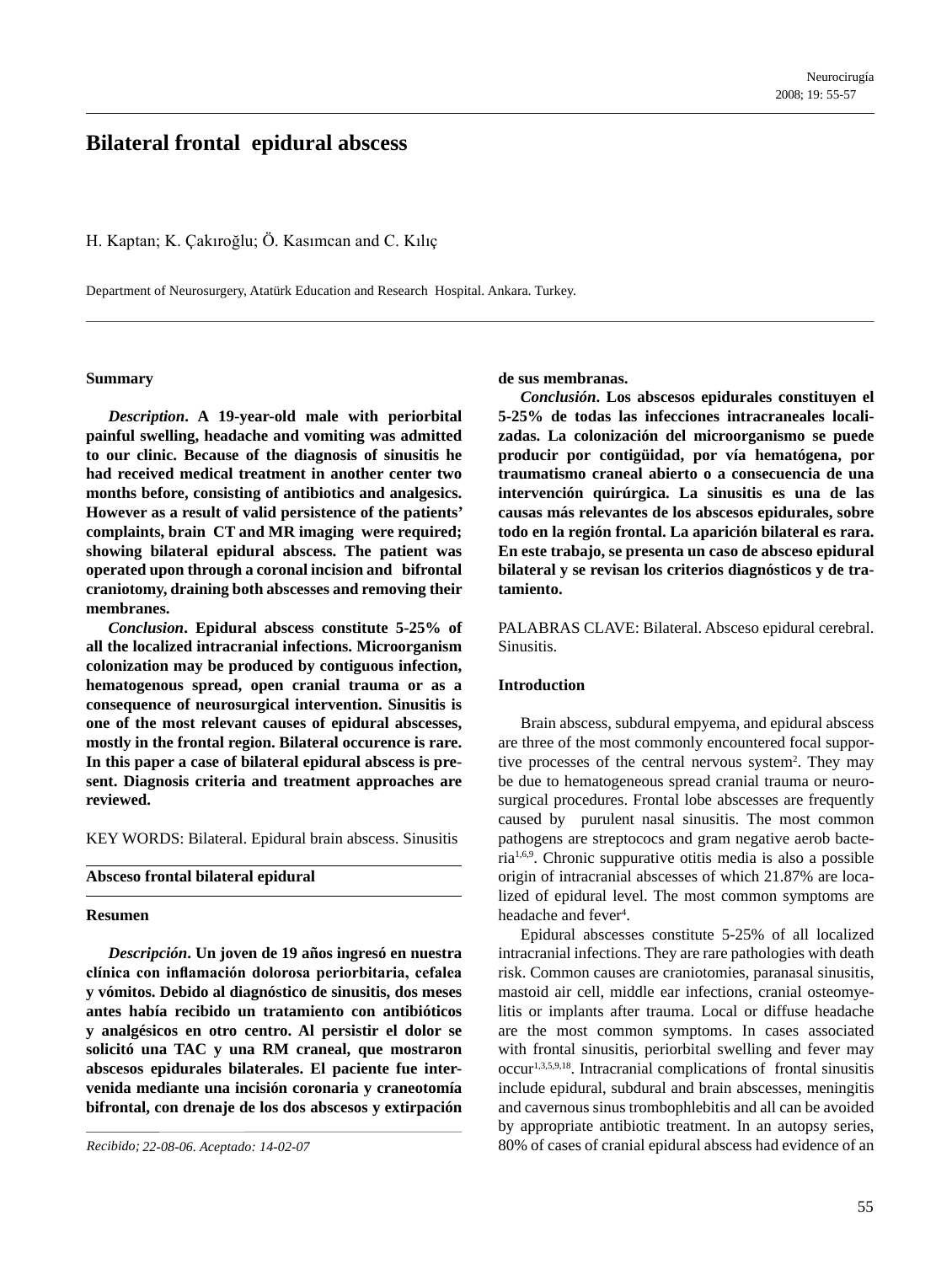Kaptan and col 2008; 19: 55-57



Figure 1. *Hypodense image with rim enhancement on left frontal lobe in CT*

associated subdural abscess<sup>1</sup>.

In laboratory research, high leukocytosis is observed; and blood culture is positive in 10% of the cases. The use of Cranial Tomography (CT) and the recognition of anaerob microorganisms resulted in a mortality rate decrease from 40% to 10%. Typically, an epidural abscess is seen on CT as an extra-axial hypodense area with prominent  $\lim$ its<sup>1,10</sup>. MR will better define an intracranial abscess usually hypodense on T1-weighted images and hyperintense on T2 weighted images<sup>1,5,8,11,18</sup>.

These life-threatening infections require a combined medical and surgical approach. Surgical treatment with craniotomy drainage, debridement and irrigation of purulent material must be provided. The primer focus must be removed and intravenous antibiotics treatment must be applied for 6-8 weeks. This kind of combined management is usually successful<sup>1,4,5,15</sup>. In epidural abscess related to sinusitis in children, drainage and antibiotics treatment without surgery is an ideal choice<sup>7</sup>.

# **Case Report**

A 19-year-old male with of periorbital painful swelling, headache and vomiting was admitted to our clinic. Due to nasal fractures, he had been operated twice after a traffic accident occurring 10 years before. In the physical and neurologic examination of the patient there were no abnormal findings except for a slight facial paralysis. Laboratory findings were as follows: no anaerob or aerob organisms were cultured from the abscess. No microorganisms were



Figure 2. *Hyperintense image on bifrontal zon in axial MR scan*

observed in gram method.

Because of these complaints, the patient received antibiotics and analgesics in another center two months before admission. The patient had no complaints for 15 days after the antbiotic therapy; however, the first CT and then an MRI were performed due to the repetition of the previous complaints. There was an hypodense area on the CT scan on the left frontal lobe whose limits were clear. MRI T1 and T2 -weighted images showed a hyperintense lesion with partial fluid level. This was similar to epidural hematoma and abscess. Anterior interhemispheric fissure had a minimal deviation to the right.

The patient was operated upon via a coronal incision with bifrontal access to both abscess. The abscesses' membranes were seen and removed and the abscesses were drained. Frontal sinuses were cleaned. Intravenous antibiotic treatment was applied and successfully concluded.

# **Discussion**

Epidural abscesses may appear as a result of trauma, surgery and sinusitis. Periorbital painful swelling, and headache are typical symptoms of the abscesses after sinusitis. In diabetics, drug or alcohol users and those whose immune systems have been suppressed, it is easier for the abscess to occur. The location of microorganisms may happen by hematogenous spread, contiguity, penetranting cranial trauma or following neurosurgical intervention<sup>1,6,8,9,16</sup>. In our case the above given reasons are involved in the patient's background, and the patient admitted to our clinic